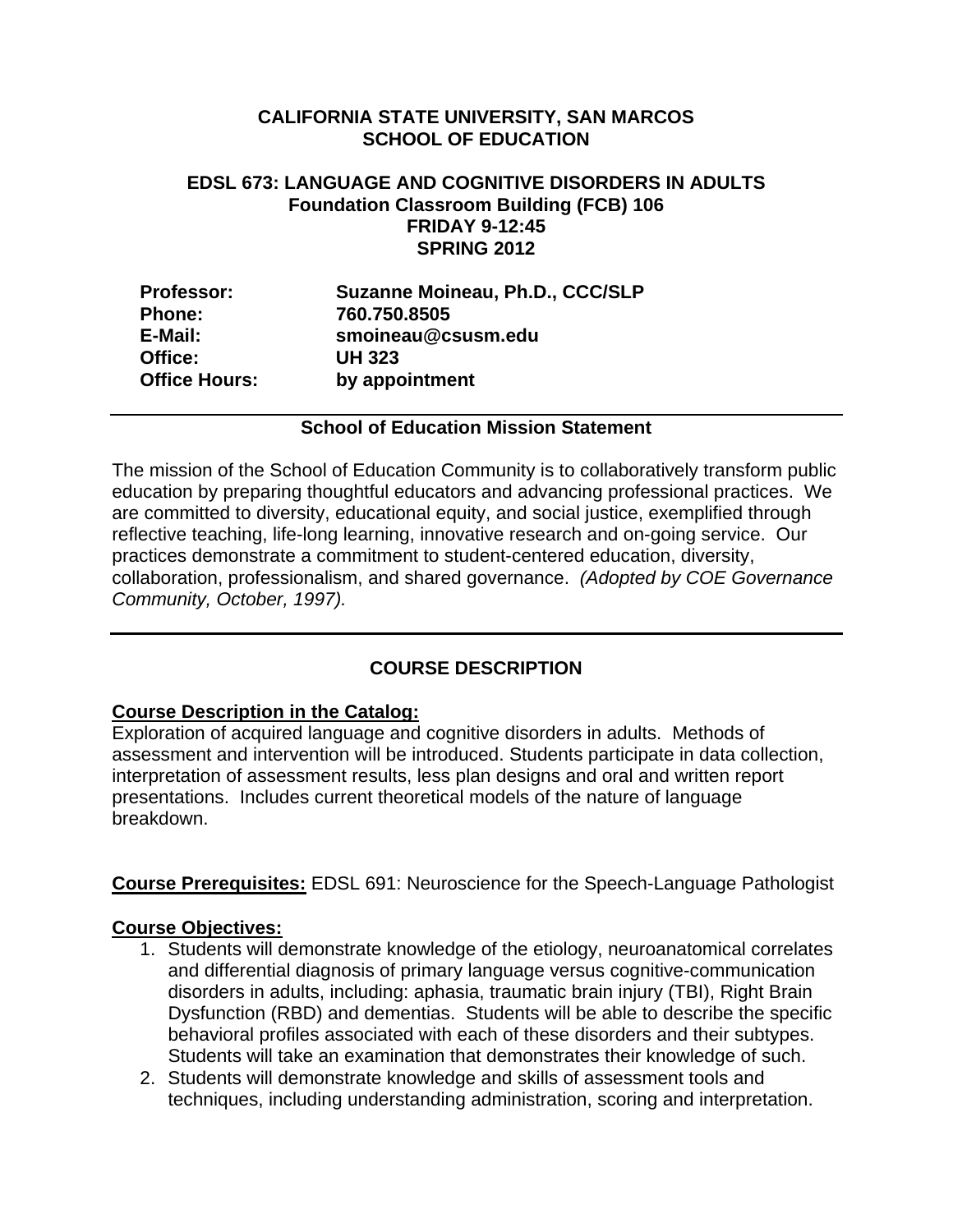Students will demonstrate understanding of the relevance of case histories in guiding assessment and recommendations/prognoses.

3. Students will demonstrate knowledge and skills in treatment techniques and procedures, evidence-based practice, planning, selecting and writing up appropriate treatment goals/plans and understanding of how to administer such treatment for the various disorders we treat.

## **Textbooks/Reading Materials**:

Chapey, R. (2008). *Language intervention strategies in adult aphasia and neurological disorders* (5th edition). Baltimore: Williams & Wilkins.

## **School of Education Attendance Policy**

 *COE Governance Community, December, 1997).* Due to the dynamic and interactive nature of courses in the School of Education, all students are expected to attend all classes and participate actively. At a minimum, students must attend more than 80% of class time, or s/he may not receive a passing grade for the course at the discretion of the instructor. Individual instructors may adopt more stringent attendance requirements. Should the student have extenuating circumstances, s/he should contact the instructor as soon as possible. *(Adopted by the* 

#### **Students with Disabilities Requiring Reasonable Accommodations**

Students with disabilities who require reasonable accommodations must be approved for services by providing appropriate and recent documentation to the Office of Disable Student Services (DSS). This office is located in Craven Hall 4300, and can be contacted by phone at (760) 750-4905, or TTY (760) 750-4909. Students authorized by DSS to receive reasonable accommodations should meet with their instructor during office hours or, in order to ensure confidentiality, in a more private setting.

#### **Grading Standards**

Consistent with requirements set forth by the School of Education and the Office of Graduate Studies and Research, the minimal acceptable grade for passing a course in the ComDis Program is a B. A review of the student's performance will need to be conducted should s/he earn less than a B in any course. Please note that CSUSM requires graduate students to maintain a cumulative GPA in all coursework towards the MA of 3.0. Should your GPA all below a 3.0, you will be placed on Academic Probation and you will have one semester to bring your GPA back above a 3.0 or you will be disqualified from the program.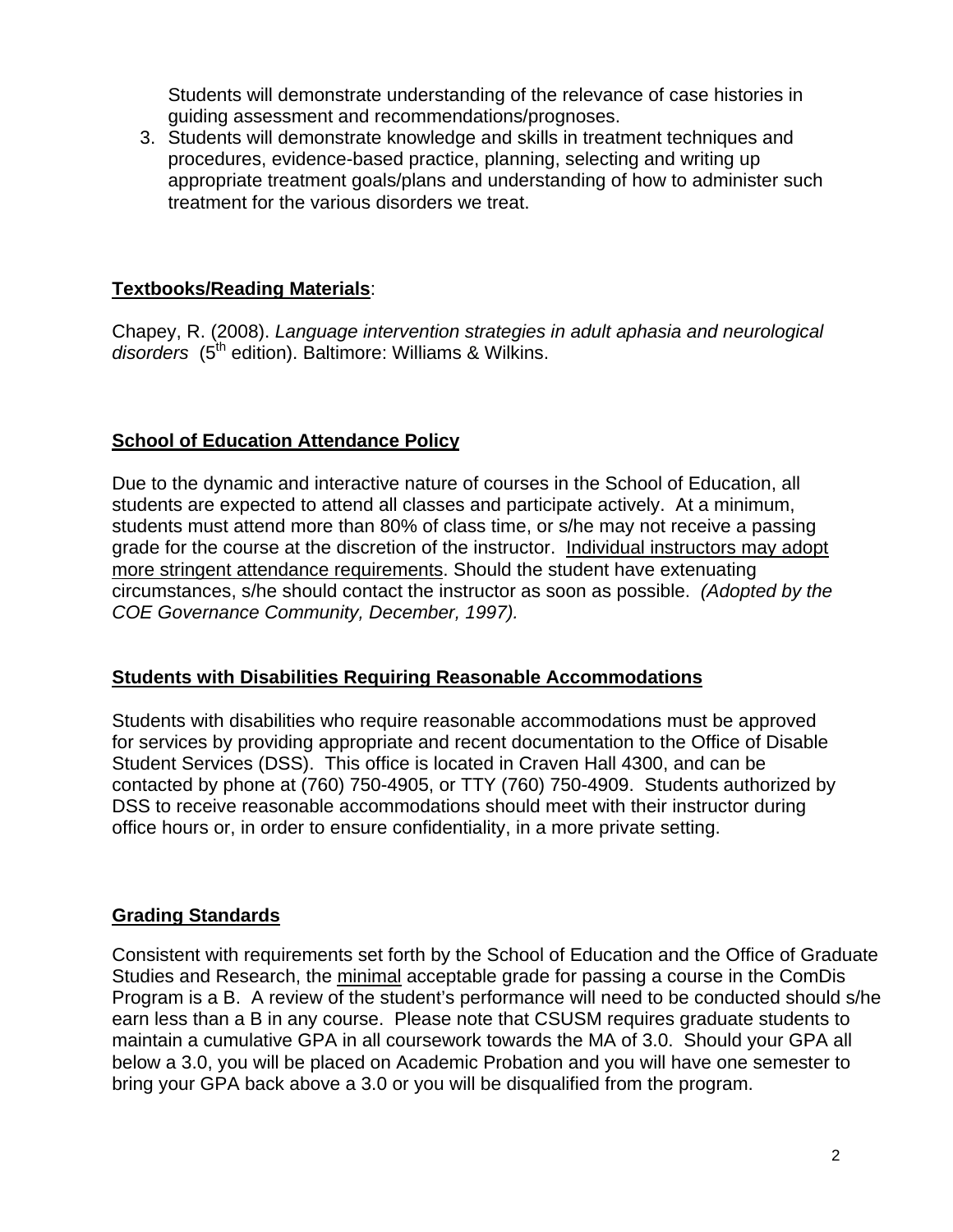Students need to pass all graded assignments with a B or better to demonstrate acquisition of skills and knowledge towards meeting the standards for practice. Students may be offered an opportunity to redo/retake a single assignment at the instructor's discretion. Any assignment requiring a make-up will receive a 20% reduction in possible points for that assignment. If a student receives less than a B on the makeup, or receives less than a B on more than one assignment, the student will be obligated to repeat the course. Please note that CSUSM only allows for two courses to be retaken at the MA level. Should you earn less than a B in more than two courses, you will be disqualified from the program. Make-ups are intended to offer a second opportunity for students to demonstrate competence on important standards so as to avoid academic probation. Make-ups are not intended to improve grades or GPA. Please be advised that each student is expected to operate in a professional manner and present her/his best work the first time. Make-ups need to be scheduled within 1 week of receipt of the 'failed' grade. You have 12 ungraded pass/fail assignments. Should you fail more than 2, you will not pass the course.

Any scholarly, professional writing assignment will be subjected to grading based on the Communicative Sciences and Disorders Graduate Writing Assessment Rubric. All writing assignments must be submitted in both hard copy AND through the Cougar Courses container. You will be expected to adhere to the Academic Honesty Policy and use APA style referencing in all professional writing.

## **Letter grade (percentage total points)**

| $A = 93$ and above $A = 90.00 - 92.99$ |  |                  |  |  |
|----------------------------------------|--|------------------|--|--|
| $B+ = 88.00 - 89.99$ $B = 83 - 87.99$  |  | $B = 80 - 82.99$ |  |  |
| $C_+ = 78.00 - 79.99$ $C = 73 - 77.99$ |  | $C = 70 - 72.99$ |  |  |
| $D+ = 68.00 - 69.99$ $D = 63 - 67.99$  |  | $D = 60 - 62.99$ |  |  |
| $F - 59.99$ and below                  |  |                  |  |  |

Assignments graded on the Communicative Sciences and Disorders Graduate Writing Assessment Rubric are graded on a 4 point scale. The conversion is as follows:  $4 = A = 95$  points = exceeds standards  $3 = B = 85$  points = meets standards  $2 = C = 75$  points = approaching, but does not meet standards

 $1 = D = 65$  points = fails to meet standards

Students are expected to turn all work in when it is due. Work submitted late, but within one week of the due date will be reduced by one letter grade. Work received over one week late receives no credit. Your work will be graded on both content (detail, logic, synthesis of information, depth of analysis, etc) and mechanics (grammar, syntax, spelling, format, uniformity of citations, etc). You are entering into a professional career that requires mastery of the written language. You will be graded on such.

#### **All University Writing Requirement**

Every course at the university must have a writing requirement of at least 2500 words. Your final paper will be used to satisfy this requirements.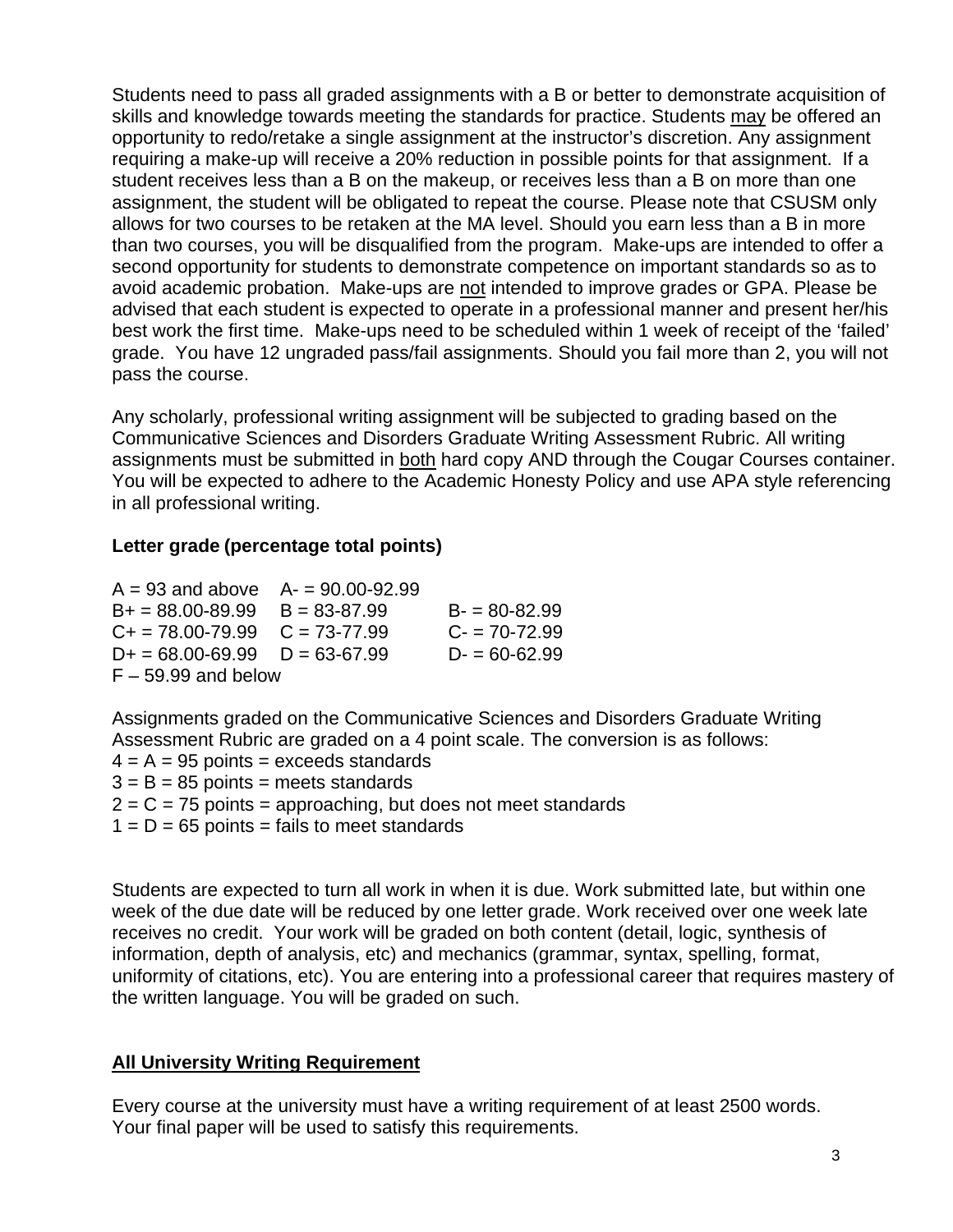## **CSUSM Academic Honesty Policy**

"Students will be expected to adhere to standards of academic honesty and integrity, as outlined in the Student Academic Honesty Policy. All written work and oral presentation assignments must be original work. All ideas/materials that are borrowed from other sources must have appropriate references to the original sources. Any quoted material should give credit to the source and be punctuated with quotation marks.

Students are responsible for honest completion of their work including examinations. There will be no tolerance for infractions. If you believe there has been an infraction by someone in the class, please bring it to the instructor's attention. The instructor reserves the right to discipline any student for academic dishonesty in accordance with the general rules and regulations of the university. Disciplinary action may include the lowering of grades and/or the assignment of a failing grade for an exam, assignment, or the class as a whole."

Incidents of Academic Dishonesty will be reported to the Dean of Students. Sanctions at the University level may include suspension or expulsion from the University.

## **Plagiarism:**

As an educator, it is expected that each student will do his/her own work, and contribute equally to group projects and processes. Plagiarism or cheating is unacceptable under any circumstances. If you are in doubt about whether your work is paraphrased or plagiarized see the Plagiarism Prevention for Students website http://library.csusm.edu/plagiarism/index.html. If there are questions about academic honesty, please consult the University catalog.

## **Electronic Communication Protocol:**

Electronic correspondence is a part of your professional interactions. If you need to contact the instructor, e-mail is often the easiest way to do so. It is my intention to respond to all received e-mails in a timely manner. Please be reminded that e-mail and on-line discussions are a very specific form of communication, with their own nuances and etiquette. For instance, electronic messages sent in all upper case (or lower case) letters, major typos, or slang, often communicate more than the sender originally intended. With that said, please be mindful of all e-mail and on-line discussion messages you send to your colleagues, to faculty members in the School of Education, or to persons within the greater educational community. All electronic messages should be crafted with professionalism and care.

Things to consider:

- Would I say in person what this electronic message specifically says?
- How could this message be misconstrued?
- Does this message represent my highest self?
- Am I sending this electronic message to avoid a face-to-face conversation?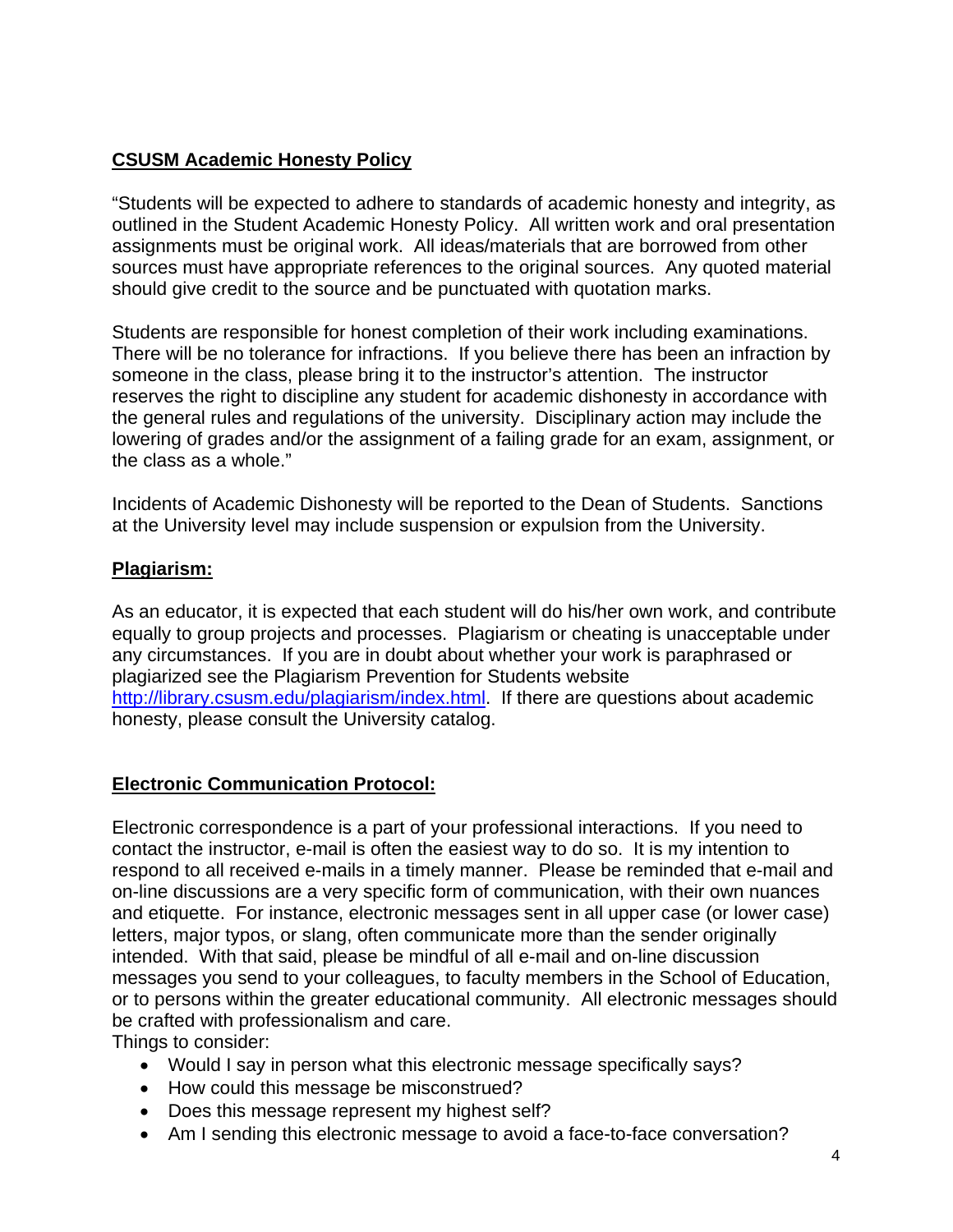In addition, if there is ever a concern with an electronic message sent to you, please talk with the author in person in order to correct any confusion.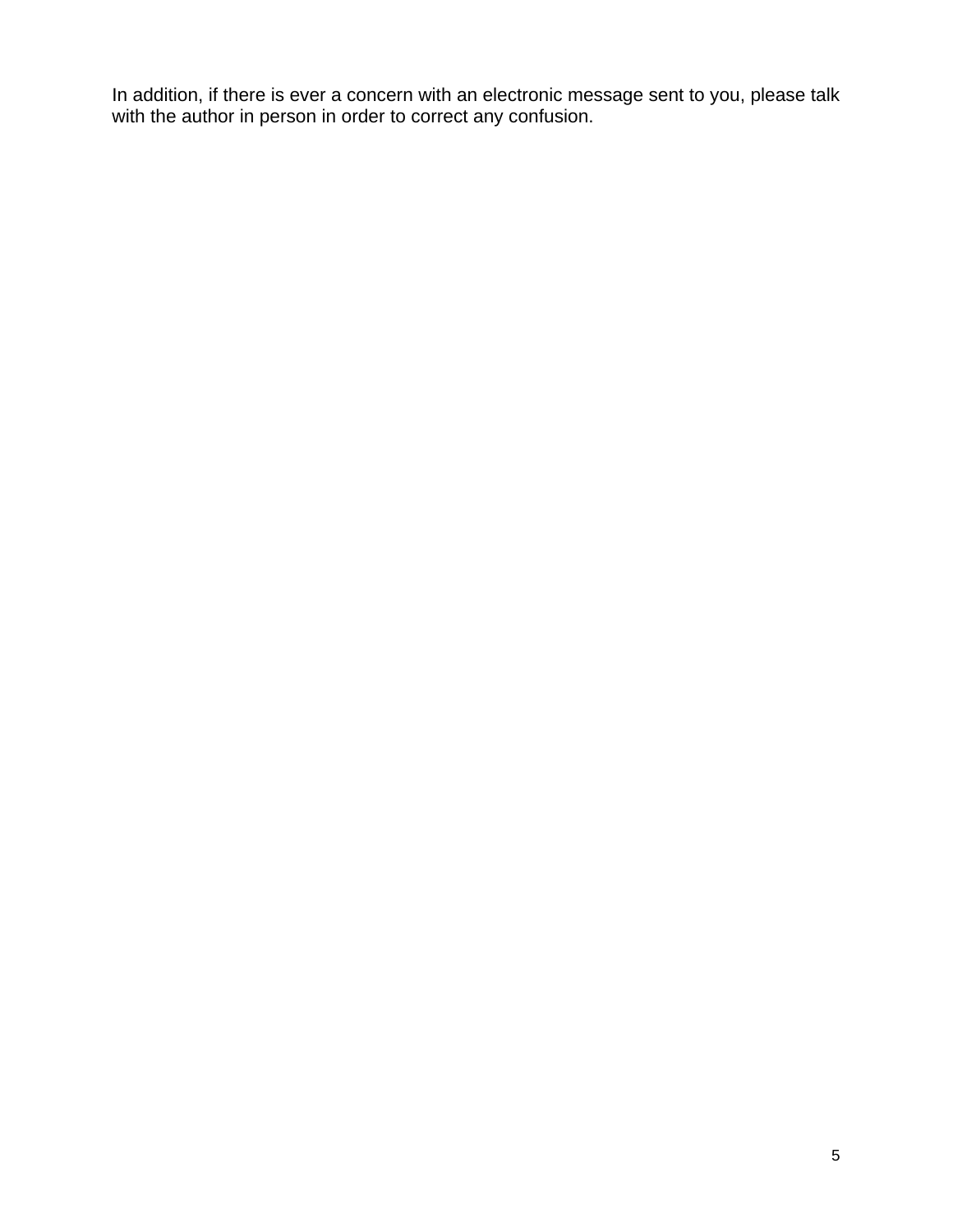#### **Course Requirements**

All assignments are due on the dates indicated. Assignments must be typewritten/word processed, double-spaced and with standard margins. It is expected that all assignments will reflect university-level composition and exposition. Use of electronic spelling and grammar checking is encouraged. Your writing should follow APA format, as appropriate. The Writing Center is available for support (Kellogg Library 1103).

*In-class assignments* (5 assignments worth 10 points each for a total of 50 points). There will be several in-class assignments that will count towards your grade in this course. If you miss any of these without an excused absence (discussed with me), I will give you a chance to make it up. If your absence is not excused, you will not be provided with a make-up and will receive a "0" for that assignment.

*Examinations* (100 points each for a total of 200 points). You will take a midterm and final examination that reflect your knowledge and understanding of the various acquired neurogenic communication disorders we see in adults. These examinations will cover content from class lectures, readings and handouts. The final will be cumulative.

*Assessment/Treatment Reports* (100 points each) for a total of 200 points). You will be required to complete two assessment/treatment reports that will either be presented in class, or that you will design based on guidance from the instructor. You will be required to write up the case history, scores from standardized/informal testing, summary of findings, general impressions along with a diagnosis, recommendations, treatment baselines, treatment objectives, and treatment methods. You will need to have at least 3 objectives for both cases. You can utilize remediation, compensation or counseling approaches to treatment that are geared towards, stimulation, canned approaches or didactic instruction, but you will need to: 1) justify why you are using the approach you use to target all 3 objectives; and 2) you must find one empirically-based treatment method to support your approach for one of your objectives with each client. You will design materials for one of the goals that are appropriate to use with adults and appropriately target the process you are working on.

There will be various other ungraded assignments, including quick writes, pop quizzes and clinical cases that will be required to be completed as part of class participation. Students must complete and pass 80% of these activities to pass the course.